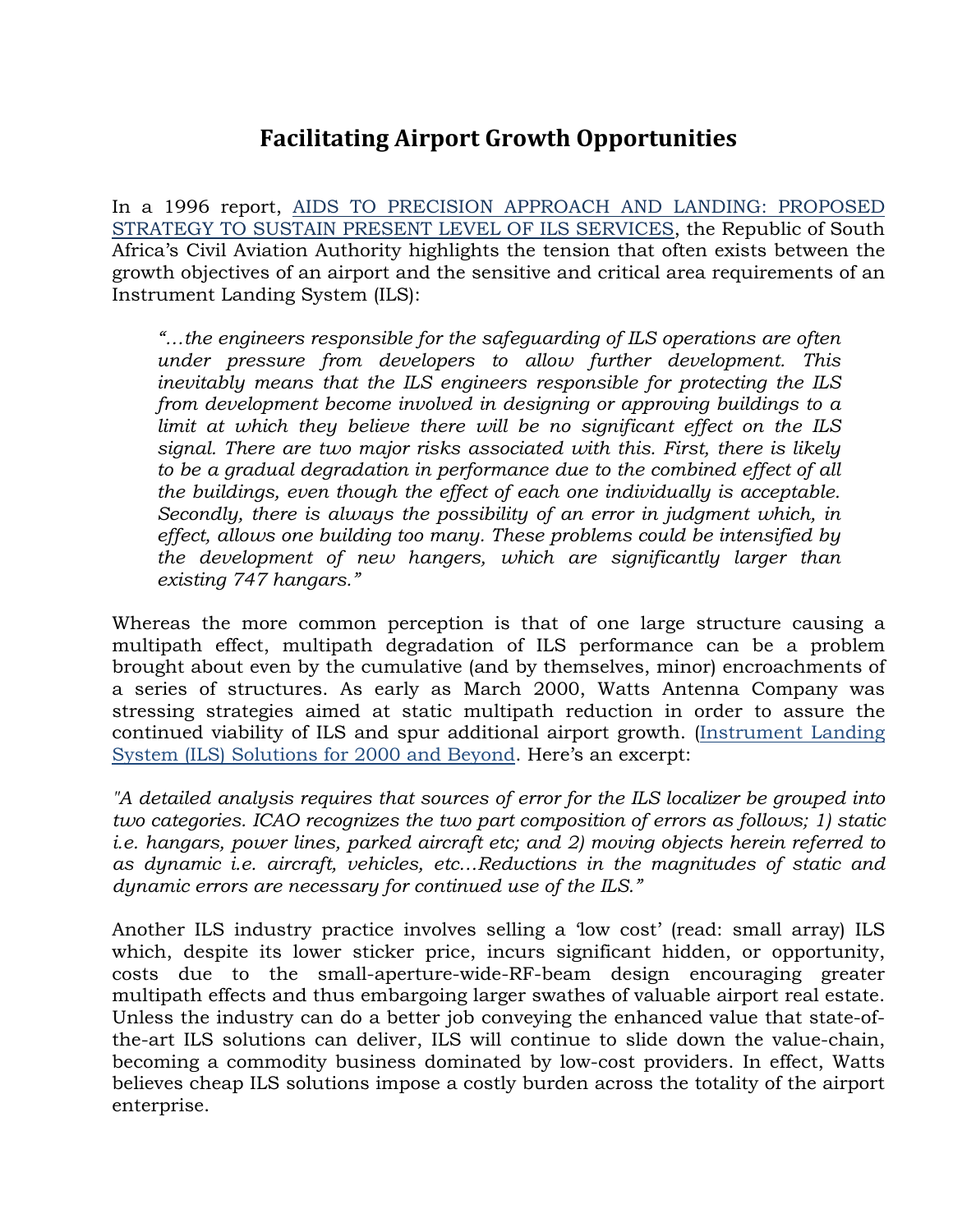This penny-wise-pound-foolish strategy stems, we feel, as much from unsophisticated marketing as it does the capital budget constraints of the airport. A small and inexpensive ILS can strangle an airport's economic viability, all in the name of saving money on the initial ILS purchase. An integral part of appropriate ILS selection should be the opportunity cost impact to the airport as a whole. In many respects, the **WATTS MODEL 201 HIGHLY DIRECTIVE LOCALIZER SYSTEM** is the culmination of ILS localizer design in that it's narrow RF beam renders ILS, for all practical purposes, invisible. By this, we mean the multipath 'load' on surrounding airport real estate is reduced to a 300-foot-wide critical area. When one considers the wingspan of a 747 is 211 feet, and then allow for the unavoidable separation distance between aircraft, ILS no longer imposes itself beyond the threshold of need. The only remaining impediment is the irreducible Obstacle Free Zone (OFZ). As Watts points out on its promotional literature, *we have taken ILS out of the game*, and in the best way possible.

So why are these exciting financial benefits, brought about by recent ILS developments, not more widely recognized in the industry? The fact is sponsored ILS R&D funding has fallen victim to the GPS juggernaut. Unlike Loran, another besieged legacy technology, ILS has no industry association or lobbying arm. However even before the advent of GPS, the evolutionary path of ILS development was typified by "fixing the problem rather than fixing the system" as Watts Antenna Company characterized it in a year 2000 letter to Senator John McCain, then-Chairman of the Senate Commerce, Science and Transportation Committee. For better or worse, the tradition of ILS has been utilitarian in nature. Dating back to its origins in WWII, the mission has always been about putting out fires without the luxury of long-term strategic coherence.

To the extent that sustained ILS R&D effort has occurred at all, Watts Antenna Company has been at its forefront. Watts is not in the business of NextGen speculation. ILS solutions exist *today.* The absence of a large-scale, vocal R&D effort or industry trade group reflects itself in diminished FAA support. Viable ILS solutions go begging for lack of FAA certification.

Airports operate within two fundamental spheres of activity. One is transporting people safely and efficiently. The second is serving as a vital economic hub for their region. Watts Antenna Company is convinced a renewed partnership between the ILS industry and airport development interests is long overdue. The latter has much to gain from a better understanding of ILS' diminishing impact on crucial airport assets. For example, it might surprise many airport managers to learn that the old fears relating to degraded ILS signal quality have been extinguished by ILS advances. The concerns are familiar ones:

- $\triangleright$  Construction permits for buildings can be denied.
- $\triangleright$  If approved, the length, height or orientation of the building may be dictated.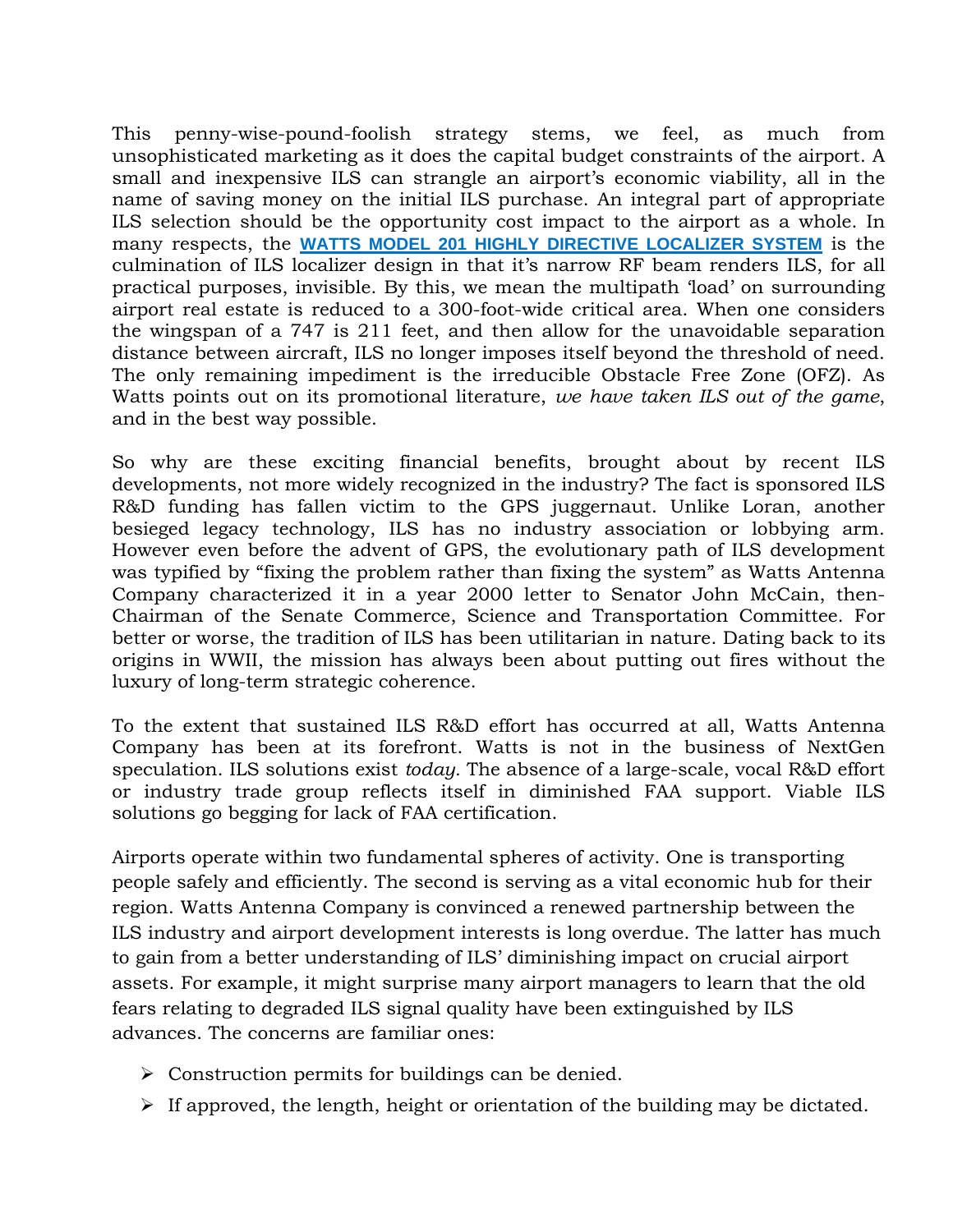- $\triangleright$  Taxiway separation or orientation needs to consider the ILS signal.
- $\triangleright$  Critical areas are dictated and can greatly reduce capacity and efficiency.
- Larger aircraft mean greater restrictions, i.e., the Airbus A380.

(Other factors such as obstacle free zones OFZ may also contribute to some restrictions)

Pressure is intense on airports, particularly smaller ones, to employ their facilities in the most economically advantageous ways. For example, the inability to situate large hangars due to multipath concerns can disqualify some airports from coveted hub status.

For its part, the Federal Aviation Administration (FAA) has a very detailed and stringent policy relating to the submission and approval of an Airport Layout Plan (ALP.) Key dimensional criteria are included for the airfield geometry based on FAA design standards. This includes, but is not limited to, the size of the runways and various taxiways, runway safety areas and runway object free areas, building restriction lines, navigational aid (e.g. ILS) critical areas, and other dimensional data recommended by the FAA.

Making matters worse, the consolidation trend towards fewer, larger airports is undeniable. The Airports Council International North America's 2009 Capital Needs Survey bears this consolidation trend out in its capital development cost estimate for 2009 through 2013. The ACI-NA surveys approximately 3,400 airports, ranging from the largest commercial service airports to general aviation airports which comprise the national airport system. ACI-NA found that airports' capital development costs for 2009 through 2013, amounted to \$18.9 billion annualized compared to \$17.5 billion annualized for 2007 through 2011. Large hubs recorded an increase of 19.0 percent from \$46.5 billion to \$55.3 billion. Medium and small hubs saw the largest decreases of capital investment by more than 22 percent and 8 percent respectively among all the airport hub categories, leading to the decrease of their share of total development by 6.6% from the 2007 estimate. Medium and small hub airports are particularly affected by the current downturn in the economy and aviation industry.

As the financial pressure grows on smaller airports, ILS systems that perhaps looked cost-prohibitive a short time ago should be re-appraised particularly in light of Watts Antenna Company's recent gains in ILS multipath reductions through enhanced RF and multi-array design. Studies have shown that, as traffic throughput grows, non-aviation revenues become a larger percentage of the airport's revenues. An entire region's economy can rest on the continued existence of its regional airport. If the FAA's NextGen capacity projections are even close to actual 2025 needs, passenger miles across America will rise sharply even as total airport capacity will lag across major metropolitan areas. The routing of passengers through secondary facilities, while not perhaps optimal, will no doubt happen as a function of first-tier capacity shortfalls. Though the present economy is challenging,